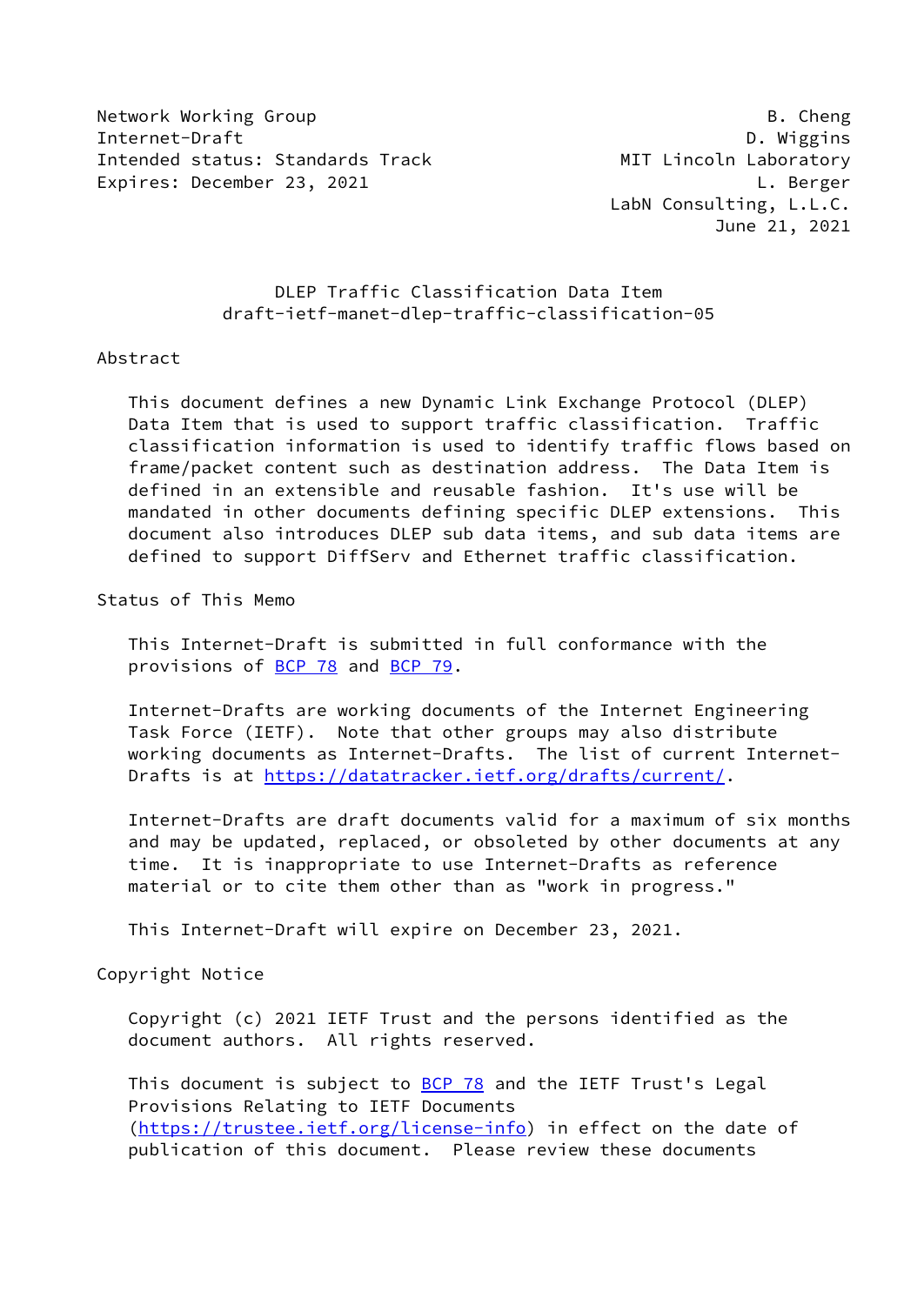<span id="page-1-1"></span>

| DLEP Traffic Classification<br>Internet-Draft<br>June 2021 |  |
|------------------------------------------------------------|--|
|------------------------------------------------------------|--|

 carefully, as they describe your rights and restrictions with respect to this document. Code Components extracted from this document must include Simplified BSD License text as described in Section 4.e of the Trust Legal Provisions and are provided without warranty as described in the Simplified BSD License.

# Table of Contents

|                                                            | $\overline{2}$  |
|------------------------------------------------------------|-----------------|
|                                                            | $\overline{3}$  |
|                                                            | $\overline{3}$  |
| 2.1. Traffic Classification Data Item                      | $\overline{4}$  |
| $2.1.1.$ Traffic Classification Sub Data Item $\ldots$     | $\underline{6}$ |
| 2.2. DiffServ Traffic Classification Sub Data Item         | $\overline{1}$  |
| 2.2.1. Router Receive Processing                           | 8               |
| 2.3. Ethernet Traffic Classification Sub Data Item         | 8               |
| 2.3.1. Router Receive Processing                           | 10              |
| 3.                                                         | 10              |
| 4.                                                         | 10              |
| 5.                                                         | 10              |
| 5.1.                                                       | 10              |
| DLEP Traffic Classification Sub Data Item Registry<br>5.2. | 11              |
|                                                            | 11              |
| Normative References<br>6.1.                               | 11              |
| 6.2. Informative References                                | 12              |
| Appendix A. Acknowledgments                                | 12              |
| Authors' Addresses                                         | 13              |
|                                                            |                 |

## <span id="page-1-0"></span>[1](#page-1-0). Introduction

The Dynamic Link Exchange Protocol (DLEP) is defined in [\[RFC8175](https://datatracker.ietf.org/doc/pdf/rfc8175)]. It provides the exchange of link related control information between DLEP peers. DLEP peers are comprised of a modem and a router. DLEP defines a base set of mechanisms as well as support for possible extensions. DLEP defines Data Items which are sets of information that can be reused in DLEP messaging. The base DLEP specification does not include any flow identification beyond DLEP endpoints. This document defines DLEP Data Item formats which provide flow identification on a more granular basis. Specifically it enables traffic sent by a router to use traffic flow classification information provided by the modem to identify which traffic flows. In this case, a flow is identified based on information found in a data plane header and one or more matches are associated with a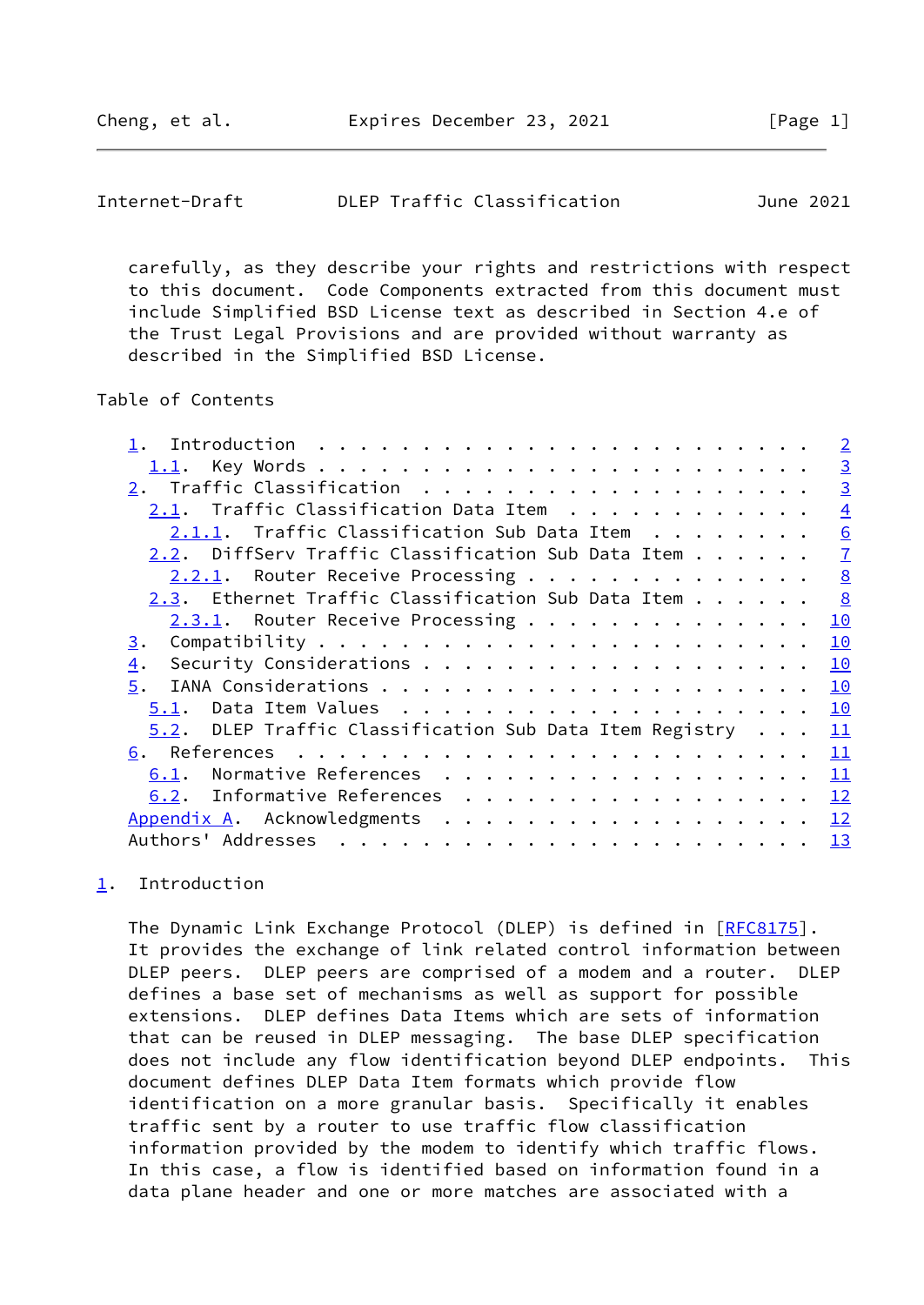single flow. (For general background on traffic classification see [\[RFC2475\] Section](https://datatracker.ietf.org/doc/pdf/rfc2475#section-2.3) 2.3.) Credit windows may be shared or dedicated on a per flow basis. The Data Item is structured to allow for reuse of the defined traffic classification information with applications such

Cheng, et al. Expires December 23, 2021 [Page 2]

# <span id="page-2-1"></span>Internet-Draft DLEP Traffic Classification June 2021

 as credit window control, such as found in [\[I-D.ietf-manet-dlep-da-credit-extension](#page-12-2)]

 This document defines traffic classification based on a DLEP destination and flows identified by either DiffServ [\[RFC2475](https://datatracker.ietf.org/doc/pdf/rfc2475)] DSCPs (differentiated services codepoints) or IEEE 802.1Q [IEEE.802.10 2014] Ethernet Priority Code Points (PCP). The defined mechanism allows for flows to be described in a flexible fashion and when combined with applications such as credit window control, allows credit windows to be shared across traffic sent to multiple DLEP destinations and flows, or used exclusively for traffic sent to a particular destination and/or flow. The extension also supports the "wildcard" matching of any flow (DSCP or PCP). Traffic classification information is provided such that it can be readily extended to support other traffic classification techniques, or be used by non-credit window related extensions, such as [\[I-D.ietf-manet-dlep-pause-extension](#page-12-4)] or even 5-tuple IP flows.

 This document defines support for traffic classification using a single new Data Item in [Section 2.1](#page-3-0) for general support and two new sub Data Items are defined to support identification of flows based on DSCPs and PCPs.

## <span id="page-2-0"></span>[1.1](#page-2-0). Key Words

 The key words "MUST", "MUST NOT", "REQUIRED", "SHALL", "SHALL NOT", "SHOULD", "SHOULD NOT", "RECOMMENDED", "NOT RECOMMENDED", "MAY", and "OPTIONAL" in this document are to be interpreted as described in [BCP](https://datatracker.ietf.org/doc/pdf/bcp14) [14](https://datatracker.ietf.org/doc/pdf/bcp14) [[RFC2119\]](https://datatracker.ietf.org/doc/pdf/rfc2119) [\[RFC8174](https://datatracker.ietf.org/doc/pdf/rfc8174)] when, and only when, they appear in all capitals, as shown here.

# <span id="page-2-2"></span>[2](#page-2-2). Traffic Classification

 The Traffic Classification Data Item is used to represent a list of flows that may be used at the same time for traffic sent from a router to a modem. The data plane information used to identify each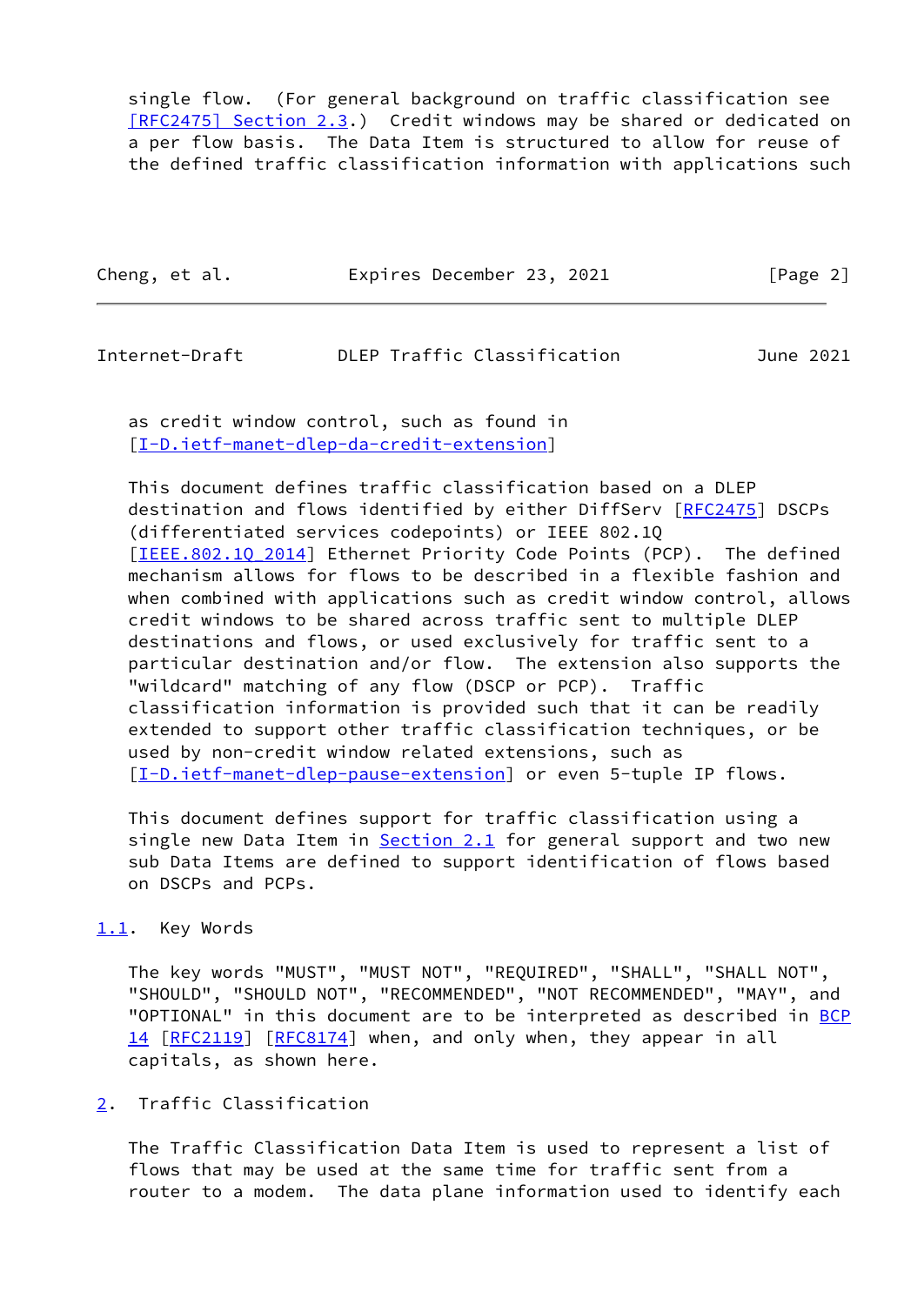flow is represented in a separate sub Data Item. The Data Item and Sub Data Item structure is intended to be independent of any specific usage of the flow identification, e.g., flow control. The Sub Data Item structure is also intended to allow for future traffic classification types, e.g., 5-tuple flows. While the structure of the Data Items is extensible, actual flow information is expected to be used in an extension dependent manner. Support for DSCP and PCP based flows are defined via individual sub Data Items below. Other types of flow identification, e.g., based on IP protocol and ports, may be defined in the future via new sub Data Items.

| Cheng, et al. | Expires December 23, 2021 |  | [Page 3] |
|---------------|---------------------------|--|----------|
|---------------|---------------------------|--|----------|

<span id="page-3-1"></span>Internet-Draft DLEP Traffic Classification June 2021

 The list of flows contained in the Data Item can be used per sender or shared across multiple senders. Each list of flows is identified using a "Traffic Classification Identifier" or "TID" and is expected to represent a valid combination of data plane identifiers that may be used at the same time. Each flow is identified via a "Flow Identifier" or "FID". Each FID is defined in a sub Data Item which carries the data plane identifier or identifiers used to associate traffic with the flow. A DLEP destination address is also needed to complete traffic classification information used in extensions such as flow control. This information is expected to be provided in an extension specific manner. For example, this address can be provided by a modem when it identifies the traffic classification set in a Destination Up Message using the Credit Window Associate Data Item defined in  $[I-D.iett-manet-dlep-credit-flow-control]$ . The scope of TID and FID values is a modem.

<span id="page-3-0"></span>[2.1](#page-3-0). Traffic Classification Data Item

 This sections defines the Traffic Classification Data Item. This Data Item is used by a modem to provide a router with traffic classification information. When an extension requires use of this Data Item the Traffic Classification Data Item SHOULD be included by a modem in any Session Initialization Response Message, e.g., see [\[I-D.ietf-manet-dlep-da-credit-extension](#page-12-2)]. Updates to previously provided traffic classifications or new traffic classifications MAY be sent by a modem by including the Data Item in Session Update Messages. More than one Data Item MAY be included in a message to provide information on multiple traffic classifiers.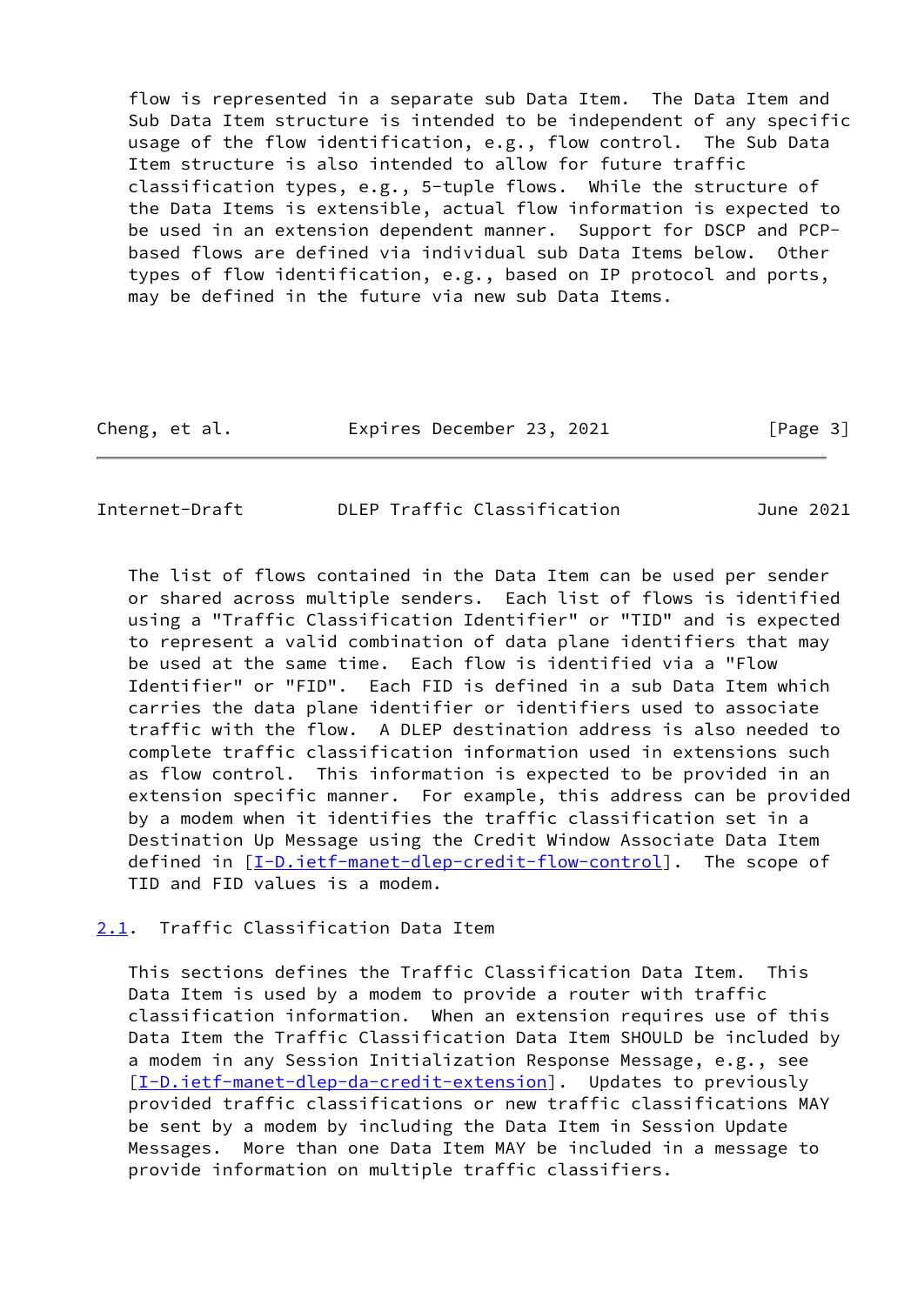The set of traffic classification information provided in the data item is identified using a Traffic Classification Identifier, or TID. The actual data plane related information used in traffic classification is provided in a variable list of Traffic Classification Sub Data Items.

The format of the Traffic Classification Data Item is:

Cheng, et al. Expires December 23, 2021 [Page 4]

Internet-Draft DLEP Traffic Classification June 2021

 $0$  1 2 3 0 1 2 3 4 5 6 7 8 9 0 1 2 3 4 5 6 7 8 9 0 1 2 3 4 5 6 7 8 9 0 1 +-+-+-+-+-+-+-+-+-+-+-+-+-+-+-+-+-+-+-+-+-+-+-+-+-+-+-+-+-+-+-+-+ | Data Item Type | Length | +-+-+-+-+-+-+-+-+-+-+-+-+-+-+-+-+-+-+-+-+-+-+-+-+-+-+-+-+-+-+-+-+ |Traffic Class. Identifier (TID)| Num SDIs | Reserved | +-+-+-+-+-+-+-+-+-+-+-+-+-+-+-+-+-+-+-+-+-+-+-+-+-+-+-+-+-+-+-+-+ Traffic Classification Sub Data Item 1 +-+-+-+-+-+-+-+-+-+-+-+-+-+-+-+-+-+-+-+-+-+-+-+-+-+-+-+-+-+-+-+-+ : ... : +-+-+-+-+-+-+-+-+-+-+-+-+-+-+-+-+-+-+-+-+-+-+-+-+-+-+-+-+-+-+-+-+ | Traffic Classification Sub Data Item n | +-+-+-+-+-+-+-+-+-+-+-+-+-+-+-+-+-+-+-+-+-+-+-+-+-+-+-+-+-+-+-+-+

Data Item Type: TBA1

Length: Variable

Per [\[RFC8175](https://datatracker.ietf.org/doc/pdf/rfc8175)] Length is the number of octets in the Data Item, excluding the Type and Length fields.

Traffic Classification Identifier (TID):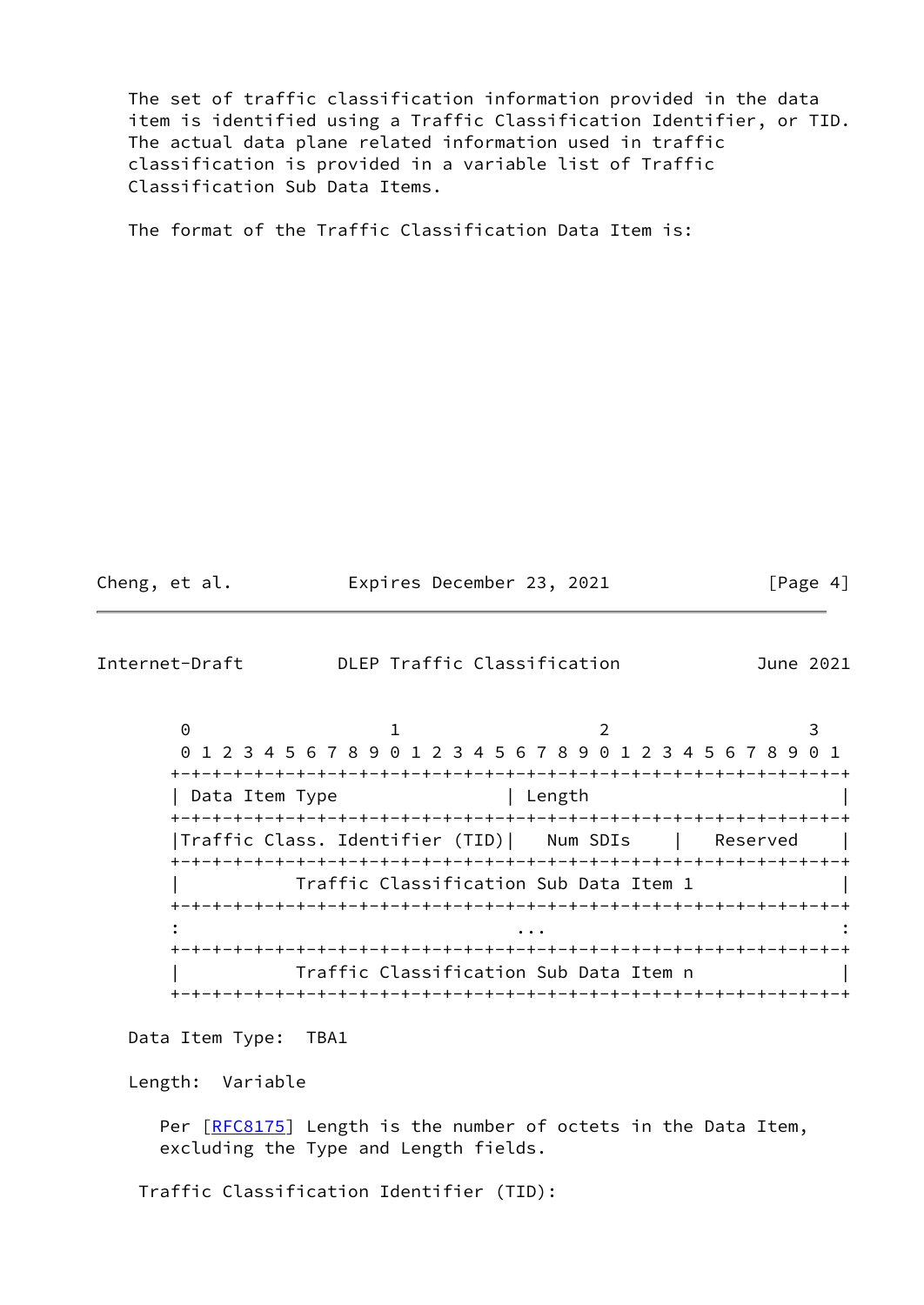A 16-bit unsigned integer identifying a traffic classification set. There is no restriction on values used by a modem, and there is no requirement for sequential or ordered values.

Num SDIs:

 An 8-bit unsigned integer indicating the number of Traffic Classification Sub Data Items included in the Data Item. A value of zero (0) is allowed and indicates that no traffic should be matched against this TID.

Reserved:

 MUST be set to zero by the sender (a modem) and ignored by the receiver (a router).

Traffic Classification Sub Data Item:

 Zero or more Traffic Classification Sub Data Items of the format defined below MAY be included. The number MUST match the value carried in the Num SDIs field.

 A router receiving the Traffic Classification Data Item MUST locate the traffic classification information that is associated with the TID indicated in each received Data Item. If no associated traffic

| Cheng, et al. | Expires December 23, 2021 | [Page 5] |
|---------------|---------------------------|----------|
|               |                           |          |

<span id="page-5-1"></span>Internet-Draft DLEP Traffic Classification June 2021

 classification information is found, the router MUST initialize a new information set using the values carried in the Data Item. When associated traffic classification information is found, the router MUST update the information using the values carried in the Data Item. In both cases, a router MUST also ensure that any data plane state, e.g., [\[I-D.ietf-manet-dlep-credit-flow-control](#page-12-5)], that is associated with the TID is updated as needed.

#### <span id="page-5-0"></span>[2.1.1](#page-5-0). Traffic Classification Sub Data Item

 All Traffic Classification Sub Data Items share a common format that is patterned after the standard DLEP Data Item format, see [\[RFC8175\]](https://datatracker.ietf.org/doc/pdf/rfc8175#section-11.3) Section 11.3. There is no requirement on, or meaning to sub Data Item ordering. Any errors or inconsistencies encountered in parsing sub Data Items are handled in the same fashion as any other Data Item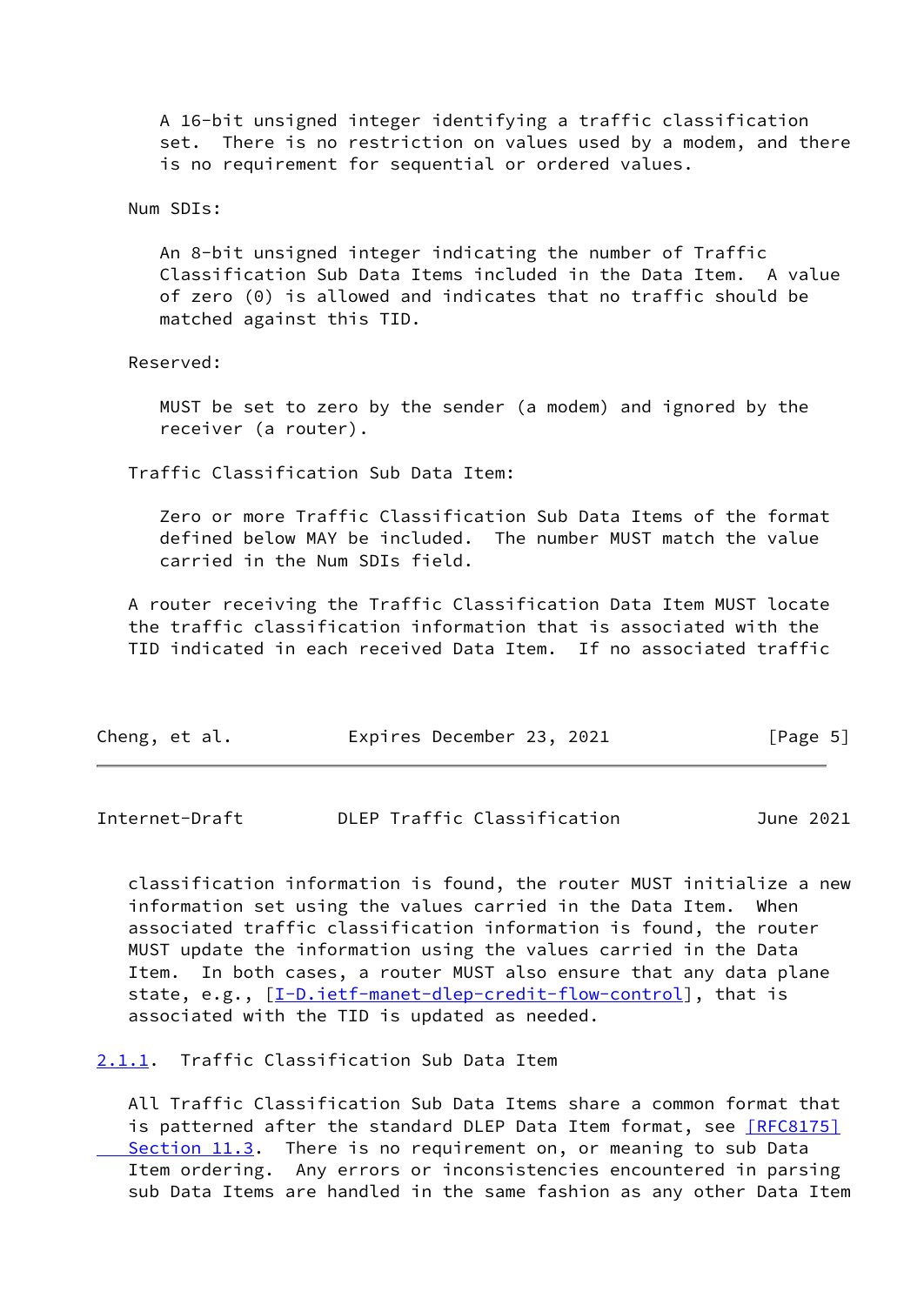parsing error encountered in DLEP.

The format of the Traffic Classification Sub Data Item is:

 $0$  1 2 3 0 1 2 3 4 5 6 7 8 9 0 1 2 3 4 5 6 7 8 9 0 1 2 3 4 5 6 7 8 9 0 1 +-+-+-+-+-+-+-+-+-+-+-+-+-+-+-+-+-+-+-+-+-+-+-+-+-+-+-+-+-+-+-+-+ | Sub Data Item Type | Length +-+-+-+-+-+-+-+-+-+-+-+-+-+-+-+-+-+-+-+-+-+-+-+-+-+-+-+-+-+-+-+-+ | Value... : +-+-+-+-+-+-+-+-+-+-+-+-+-+-+-+-+-+-+-+-+-+-+-+-+-+-+-+-+-+-+-+-+

Sub Data Item Type:

 A 16-bit unsigned integer that indicates the type and corresponding format of the Sub Data Item's Value field. Sub Data Item Types are scoped within the Data Item in which they are carried, i.e., the Sub Data Item Type field MUST be used together with the Traffic Classification Data Item Type to identify the format of the Sub Data Item. Traffic Classification Sub Data Item Types are managed according to the IANA registry described in [Section 5.2](#page-11-0).

Length: Variable

Copying  $[REC8175]$ , Length is a 16-bit unsigned integer that is the number of octets in the sub Data Item, excluding the Type and Length fields.

| Cheng, et al. |  | Expires December 23, 2021 |  | [Page 6] |  |
|---------------|--|---------------------------|--|----------|--|
|               |  |                           |  |          |  |

<span id="page-6-1"></span>Internet-Draft DLEP Traffic Classification June 2021

<span id="page-6-0"></span>[2.2](#page-6-0). DiffServ Traffic Classification Sub Data Item

 The DiffServ Traffic Classification Sub Data Item is used to identify the set of DSCPs that should be treated as a single flow, i.e., receive the same traffic treatment. DSCPs are identified in a list of DiffServ fields. An implementation that does not support DSCPs and wants the same traffic treatment for all traffic to a destination or destinations would indicate 0 DSCPs.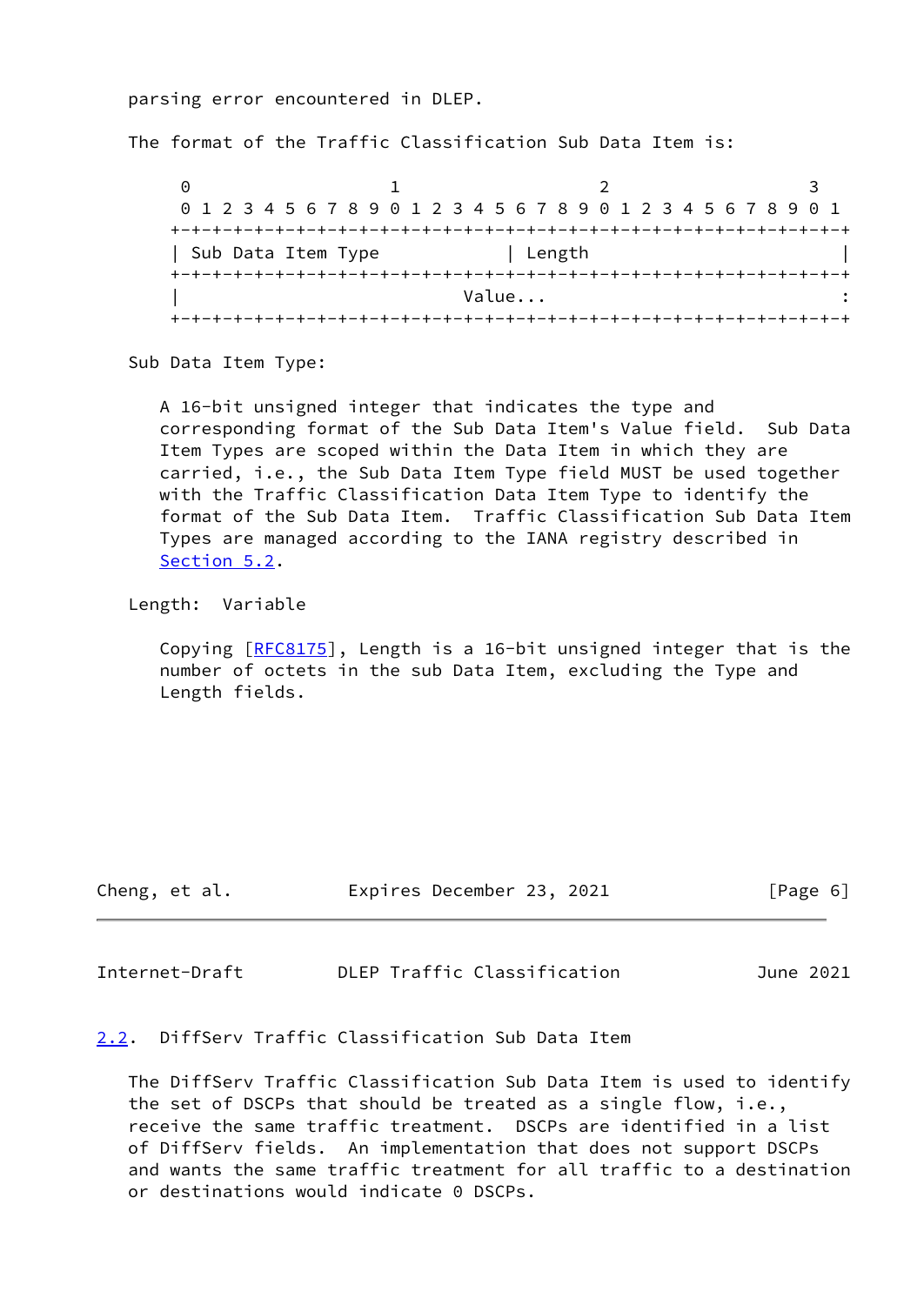The format of the DiffServ Traffic Classification Sub Data Item is:

 $0$  1 2 3 0 1 2 3 4 5 6 7 8 9 0 1 2 3 4 5 6 7 8 9 0 1 2 3 4 5 6 7 8 9 0 1 +-+-+-+-+-+-+-+-+-+-+-+-+-+-+-+-+-+-+-+-+-+-+-+-+-+-+-+-+-+-+-+-+ | Must be one (1) | Length +-+-+-+-+-+-+-+-+-+-+-+-+-+-+-+-+-+-+-+-+-+-+-+-+-+-+-+-+-+-+-+-+ | Flow Identifier (FID) | Num DSCPs | DS Field 1 | +-+-+-+-+-+-+-+-+-+-+-+-+-+-+-+-+-+-+-+-+-+-+-+-+-+-+-+-+-+-+-+-+ | DS Field 2 | ... | DS Field n | +-+-+-+-+-+-+-+-+-+-+-+-+-+-+-+-+-+-+-+-+-+-+-+-+

Length: Variable

 Length is defined above. For this Sub Data Item, it is equal to three (3) plus the value of the Num DSCPs field.

Flow Identifier (FID):

 A 16-bit unsigned integer representing the data plane information carried in the sub Data Item that is to be used in identifying a flow. The value of 0xFFFF is reserved and MUST NOT be used in this field.

Num DSCPs:

 An 8-bit unsigned integer indicating the number of DSCPs carried in the sub Data Item. A zero (0) indicates a (wildcard) match against any DSCP value.

DS Field:

 Each DS Field is an 8-bit whose definition is the same as [[RFC2474\]](https://datatracker.ietf.org/doc/pdf/rfc2474).

| Cheng, et al. | Expires December 23, 2021 | [Page 7] |
|---------------|---------------------------|----------|
|               |                           |          |

<span id="page-7-0"></span>

| Internet-Draft | DLEP Traffic Classification | June 2021 |
|----------------|-----------------------------|-----------|
|                |                             |           |

0 1 2 3 4 5 6 7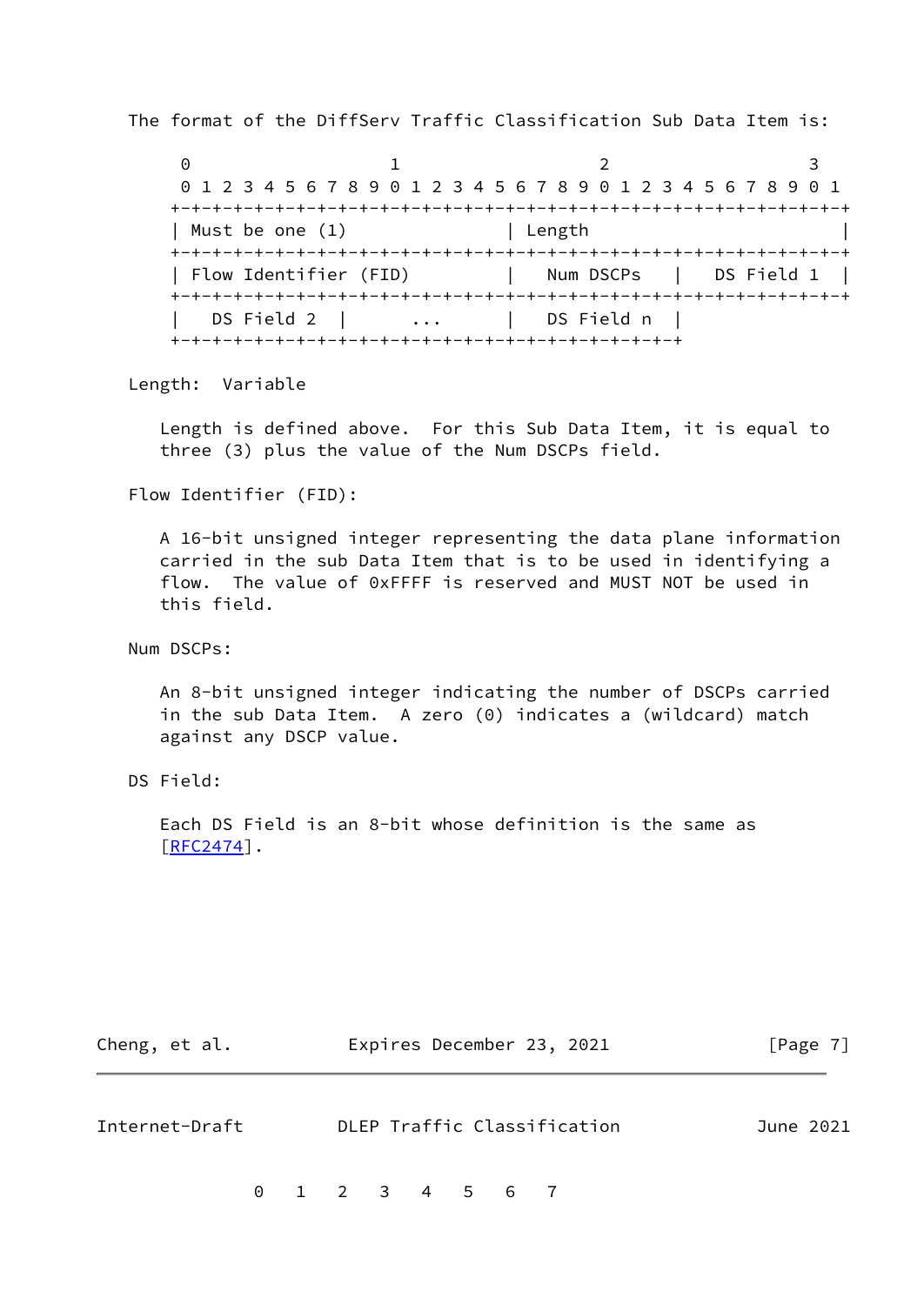| +---+---+---+---+---+---+---+---+                                  |                    |
|--------------------------------------------------------------------|--------------------|
| <b>DSCP</b><br><b>Contract Contract Contract Contract Contract</b> | $\vert$ CU $\vert$ |
| +---+---+---+---+---+---+---+---+                                  |                    |

 DSCP: differentiated services codepoint CU: currently unused, MUST be zero

### <span id="page-8-0"></span>[2.2.1](#page-8-0). Router Receive Processing

 A router receiving the Traffic Classification Sub Data Item MUST validate the information on receipt, prior to using the carried information, including potentially updating the data behavior as determined by the extension requiring the use of the Sub Data Item. Validation failures MUST be treated as an error as described above.

 Once validated, the receiver MUST ensure that each DS Field value is listed only once across the whole Traffic Classification Data Item. Note, this check is across the Data Item and not the individual sub Data Item. If the same DS Field value is listed more than once within the same Traffic Classification Data Item, the Data Item MUST be treated as an error as described above.

<span id="page-8-1"></span>[2.3](#page-8-1). Ethernet Traffic Classification Sub Data Item

 The Ethernet Traffic Classification Sub Data Item is used to identify the VLAN and PCPs that should be treated as a single flow, i.e., receive the same traffic treatment. Ethernet Priority Code Point support is defined as part of the IEEE 802.1Q [IEEE.802.1Q 2014] tag format and includes a 3 bit "PCP" field. The tag format also includes a 12 bit VLAN identifier (VID) field. PCPs are identified in a list of priority fields. An implementation that does not support PCPs and wants the same traffic treatment for all traffic to a destination or destinations would indicate 0 PCPs. Such an implementation could identify a VLAN to use per destination.

The format of the Ethernet Traffic Classification Sub Data Item is:

0 1 2 3 0 1 2 3 4 5 6 7 8 9 0 1 2 3 4 5 6 7 8 9 0 1 2 3 4 5 6 7 8 9 0 1 +-+-+-+-+-+-+-+-+-+-+-+-+-+-+-+-+-+-+-+-+-+-+-+-+-+-+-+-+-+-+-+-+ | Must be two (2) | Length +-+-+-+-+-+-+-+-+-+-+-+-+-+-+-+-+-+-+-+-+-+-+-+-+-+-+-+-+-+-+-+-+ | Flow Identifier (FID) |NumPCPs| VLAN Identifier (VID) | +-+-+-+-+-+-+-+-+-+-+-+-+-+-+-+-+-+-+-+-+-+-+-+-+-+-+-+-+-+-+-+-+ | Pri. 1| Pri. 2| ..... | ..... | ..... | Pad | +-+-+-+-+-+-+-+-+-+-+-+-+-+-+-+-+-+-+-+-+-+-+-+-+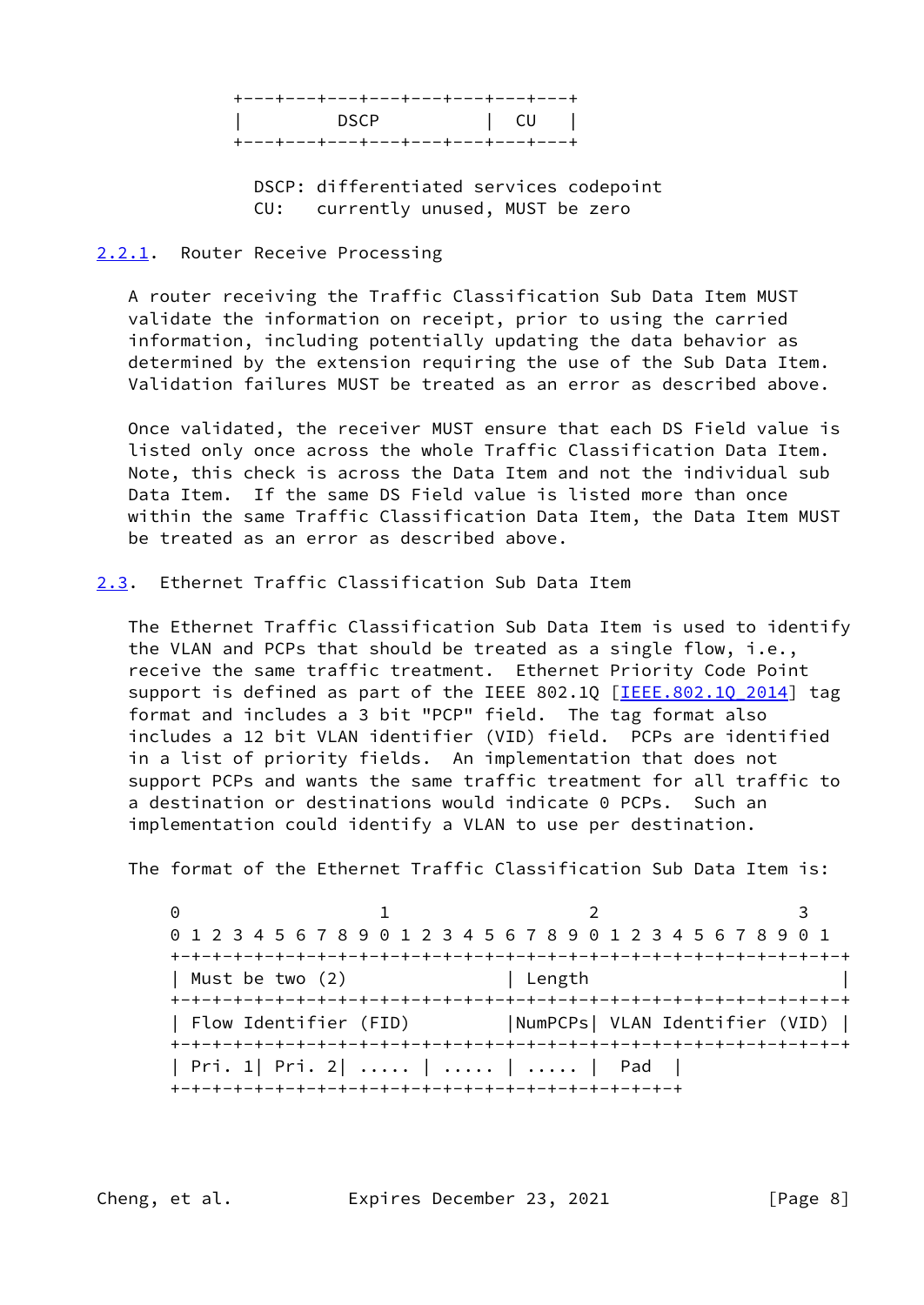Length: Variable

 Length is defined above. For this Sub Data Item, it is equal to four (4) plus the number of octets needed to carry the carried Priority fields is indicated by the NumPCPs field. Note that as length is in octets and each Priority field is 4 bits, the additional length is the value carried in the NumPCPs field divided by two and rounded up to the next higher integer quantity.

Flow Identifier (FID):

 A 16-bit unsigned integer representing the data plane information carried in the sub Data Item that is to be used in identifying a flow. The value of 0xFFFF is reserved and MUST NOT be used in this field.

Num PCPs:

 A 4-bit unsigned integer indicating the number of Priority fields carried in the sub Data Item. A zero (0) indicates a (wildcard) match against any PCP value.

VLAN identifier (VID):

 A 12-bit unsigned integer field indicating the VLAN to be used in traffic classification. A value of zero (0) indicates that the VID is to be ignored and any VID is to be accepted during traffic classification.

Priority:

 Each Priority Field is 4-bits long and indicates a PCP field defined in  $[\text{IEEE}.802.10 2014]$ . Note that zero (0) is a valid value for either PCP or DEI.

 0 1 2 3 +---+---+---+---+ | PCP |DEI| +---+---+---+---+

 PCP: Priority code point DEI: currently unused, MUST be zero

Pad:

A 4-bit long field included when NumPCPs is an odd number. This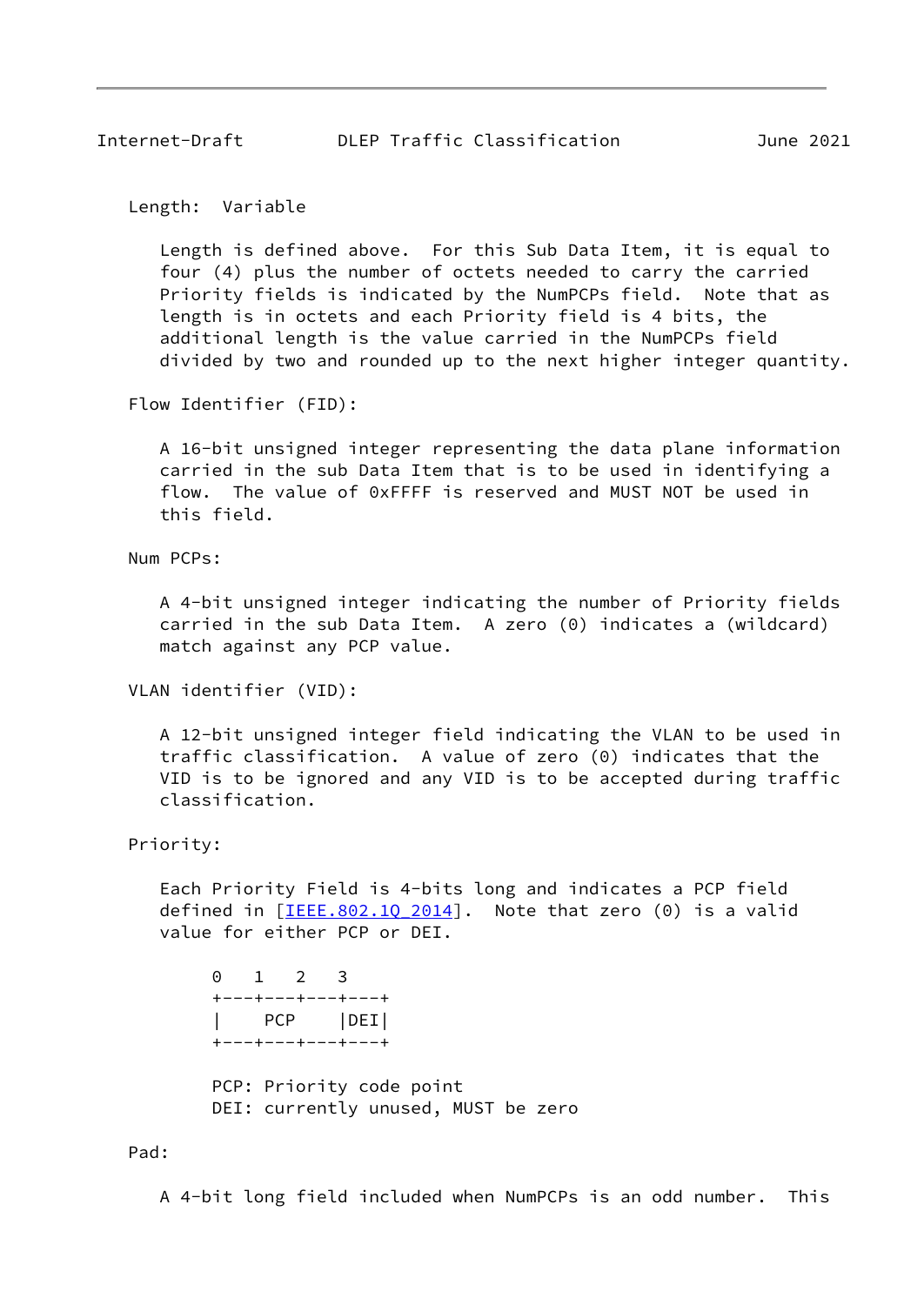field MUST be set to zero when added, and MIST be ignored on receipt.

| Cheng, et al. | Expires December 23, 2021 |  |  | [Page 9] |  |
|---------------|---------------------------|--|--|----------|--|
|---------------|---------------------------|--|--|----------|--|

<span id="page-10-1"></span>

| Internet-Draft |  | DLEP Traffic Classification | June 2021 |
|----------------|--|-----------------------------|-----------|
|                |  |                             |           |

#### <span id="page-10-0"></span>[2.3.1](#page-10-0). Router Receive Processing

 A router receiving the Traffic Classification Sub Data Item MUST validate the information on receipt, prior to the using the carried information, including potentially updating the data behavior as determined by the extension requiring the use of the Sub Data Item. Validation failures MUST be treated as an error as described above.

 Once validated, the receiver MUST ensure that each Priority Field value is listed only once across the whole Traffic Classification Data Item. Note, this check is across the Data Item and not the individual sub Data Item. If the same Priority Field value is listed more than once within the same Traffic Classification Data Item, the Data Item MUST be treated as an error as described above.

## <span id="page-10-2"></span>[3](#page-10-2). Compatibility

 The formats defined in this document will only be used when extensions require their use.

<span id="page-10-3"></span>[4](#page-10-3). Security Considerations

 This document introduces finer grain flow identification mechanisms to DLEP. These mechanisms do not inherently introduce any additional vulnerabilities above those documented in  $[REC8175]$ . The approach taken to Security in that document applies equally to the mechanism defined in this document.

#### <span id="page-10-4"></span>[5](#page-10-4). IANA Considerations

 This document requests the assignment of several values by IANA. All assignments are to registries defined by [\[RFC8175](https://datatracker.ietf.org/doc/pdf/rfc8175)].

## <span id="page-10-5"></span>[5.1](#page-10-5). Data Item Values

 This document requests the following new assignments to the DLEP Data Item Registry named "Data Item Type Values" in the range with the "Specification Required" policy. The requested values are as follows: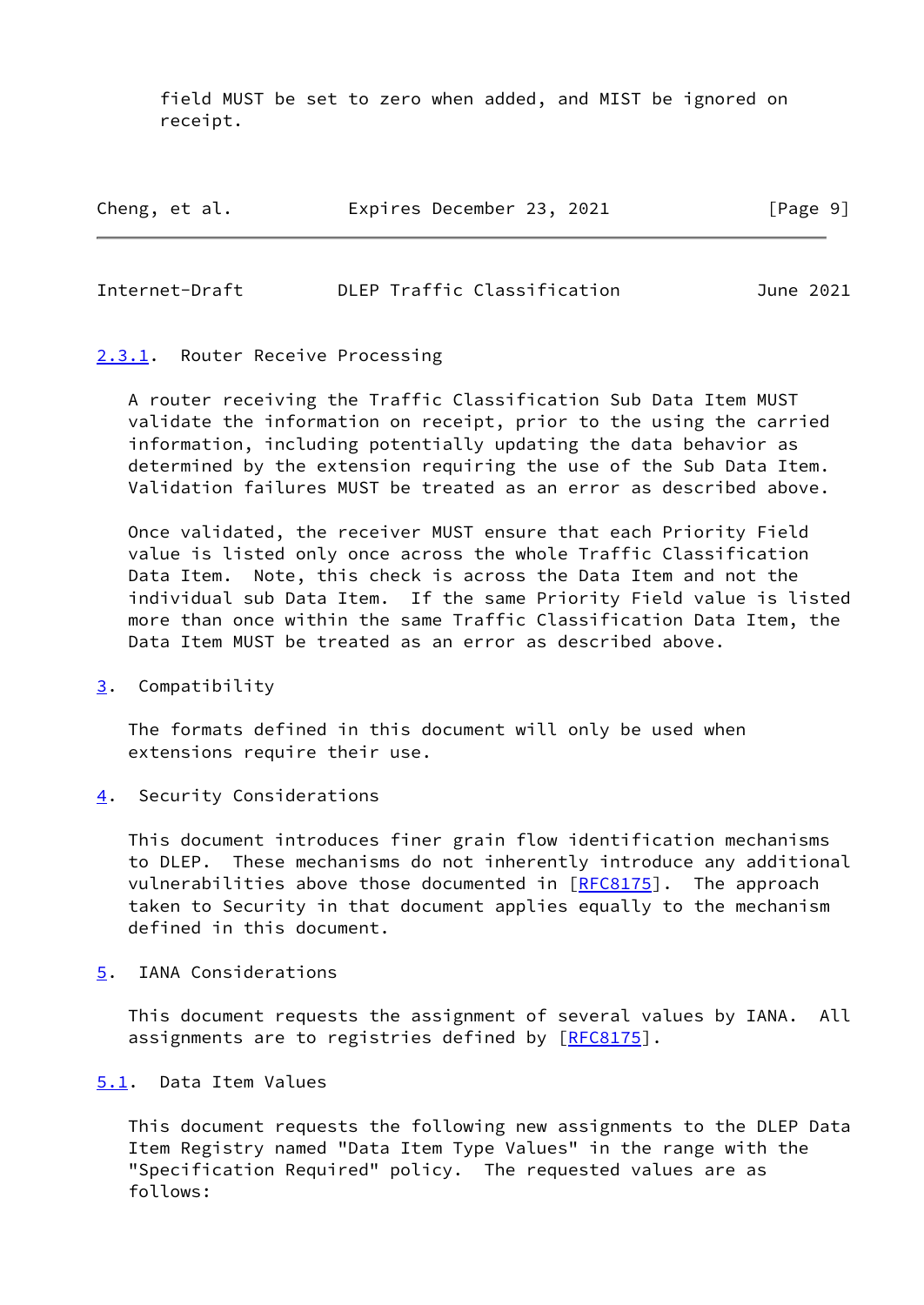|      | ----------+-------------------------<br>  Type Code   Description |  |
|------|-------------------------------------------------------------------|--|
| TBA1 | Traffic Classification  <br>--------+------------------------     |  |

Table 1: Requested Data Item Values

| Cheng, et al. |  |  |  | Expires December 23, 2021 |  |  | [Page 10] |  |
|---------------|--|--|--|---------------------------|--|--|-----------|--|
|---------------|--|--|--|---------------------------|--|--|-----------|--|

<span id="page-11-1"></span>Internet-Draft DLEP Traffic Classification June 2021

<span id="page-11-0"></span>[5.2](#page-11-0). DLEP Traffic Classification Sub Data Item Registry

 Upon approval of this document, IANA is requested to create a new DLEP registry, named "Traffic Classification Sub Data Item Type Values".

 The following table provides initial registry values and the [\[RFC8126](https://datatracker.ietf.org/doc/pdf/rfc8126)] defined policies that should apply to the registry:

| Type Code      | Description                     |
|----------------|---------------------------------|
| 0              | Reserved                        |
| 1              | DiffServ Traffic Classification |
| $\mathfrak{D}$ | Ethernet Traffic Classification |
| $3 - 65407$    | Specification Required          |
| 65408-65534    | Private Use                     |
| 65535          | Reserved                        |
|                |                                 |

### Table 2: Initial Registry Values

# <span id="page-11-2"></span>[6](#page-11-2). References

<span id="page-11-3"></span>[6.1](#page-11-3). Normative References

[RFC2119] Bradner, S., "Key words for use in RFCs to Indicate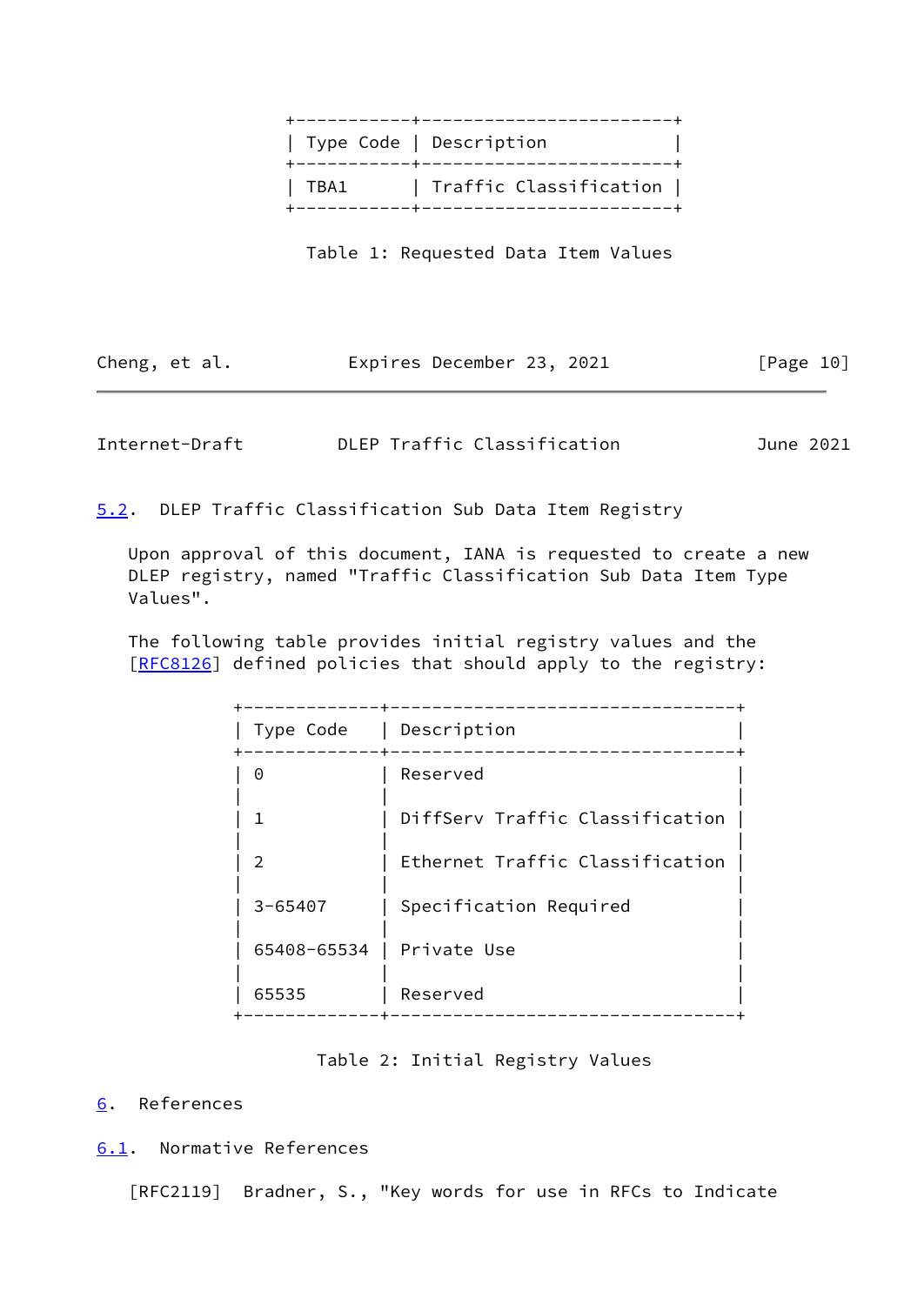Requirement Levels", [BCP 14](https://datatracker.ietf.org/doc/pdf/bcp14), [RFC 2119](https://datatracker.ietf.org/doc/pdf/rfc2119), DOI 10.17487/RFC2119, March 1997, <[https://www.rfc-editor.org/info/rfc2119>](https://www.rfc-editor.org/info/rfc2119).

- [RFC8174] Leiba, B., "Ambiguity of Uppercase vs Lowercase in [RFC](https://datatracker.ietf.org/doc/pdf/rfc2119) [2119](https://datatracker.ietf.org/doc/pdf/rfc2119) Key Words", [BCP 14](https://datatracker.ietf.org/doc/pdf/bcp14), [RFC 8174,](https://datatracker.ietf.org/doc/pdf/rfc8174) DOI 10.17487/RFC8174, May 2017, [<https://www.rfc-editor.org/info/rfc8174](https://www.rfc-editor.org/info/rfc8174)>.
- [RFC8175] Ratliff, S., Jury, S., Satterwhite, D., Taylor, R., and B. Berry, "Dynamic Link Exchange Protocol (DLEP)", [RFC 8175,](https://datatracker.ietf.org/doc/pdf/rfc8175) DOI 10.17487/RFC8175, June 2017, <[https://www.rfc-editor.org/info/rfc8175>](https://www.rfc-editor.org/info/rfc8175).

| Cheng, et al. |  |  |  | Expires December 23, 2021 |  |  | [Page 11] |  |
|---------------|--|--|--|---------------------------|--|--|-----------|--|
|---------------|--|--|--|---------------------------|--|--|-----------|--|

<span id="page-12-1"></span>

| DLEP Traffic Classification<br>Internet-Draft<br>June 2021 |  |
|------------------------------------------------------------|--|
|------------------------------------------------------------|--|

#### <span id="page-12-0"></span>[6.2](#page-12-0). Informative References

<span id="page-12-5"></span>[I-D.ietf-manet-dlep-credit-flow-control]

 Cheng, B., Wiggins, D., Berger, L., and S. Ratliff, "DLEP Credit-Based Flow Control Messages and Data Items", [draft](https://datatracker.ietf.org/doc/pdf/draft-ietf-manet-dlep-credit-flow-control-07) [ietf-manet-dlep-credit-flow-control-07](https://datatracker.ietf.org/doc/pdf/draft-ietf-manet-dlep-credit-flow-control-07) (work in progress), December 2020.

<span id="page-12-2"></span>[I-D.ietf-manet-dlep-da-credit-extension]

 Cheng, B., Wiggins, D., and L. Berger, "DLEP DiffServ Aware Credit Window Extension", [draft-ietf-manet-dlep-da](https://datatracker.ietf.org/doc/pdf/draft-ietf-manet-dlep-da-credit-extension-10) [credit-extension-10](https://datatracker.ietf.org/doc/pdf/draft-ietf-manet-dlep-da-credit-extension-10) (work in progress), December 2020.

<span id="page-12-4"></span>[I-D.ietf-manet-dlep-pause-extension]

 Cheng, B., Wiggins, D., and L. Berger, "Dynamic Link Exchange Protocol (DLEP) Control-Plane-Based Pause Extension", [draft-ietf-manet-dlep-pause-extension-08](https://datatracker.ietf.org/doc/pdf/draft-ietf-manet-dlep-pause-extension-08) (work in progress), June 2019.

<span id="page-12-3"></span>[IEEE.802.1Q\_2014]

 IEEE, "IEEE Standard for Local and metropolitan area networks--Bridges and Bridged Networks", IEEE 802.1Q-2014, DOI 10.1109/ieeestd.2014.6991462, December 2014, <[http://ieeexplore.ieee.org/servlet/](http://ieeexplore.ieee.org/servlet/opac?punumber=6991460) [opac?punumber=6991460>](http://ieeexplore.ieee.org/servlet/opac?punumber=6991460).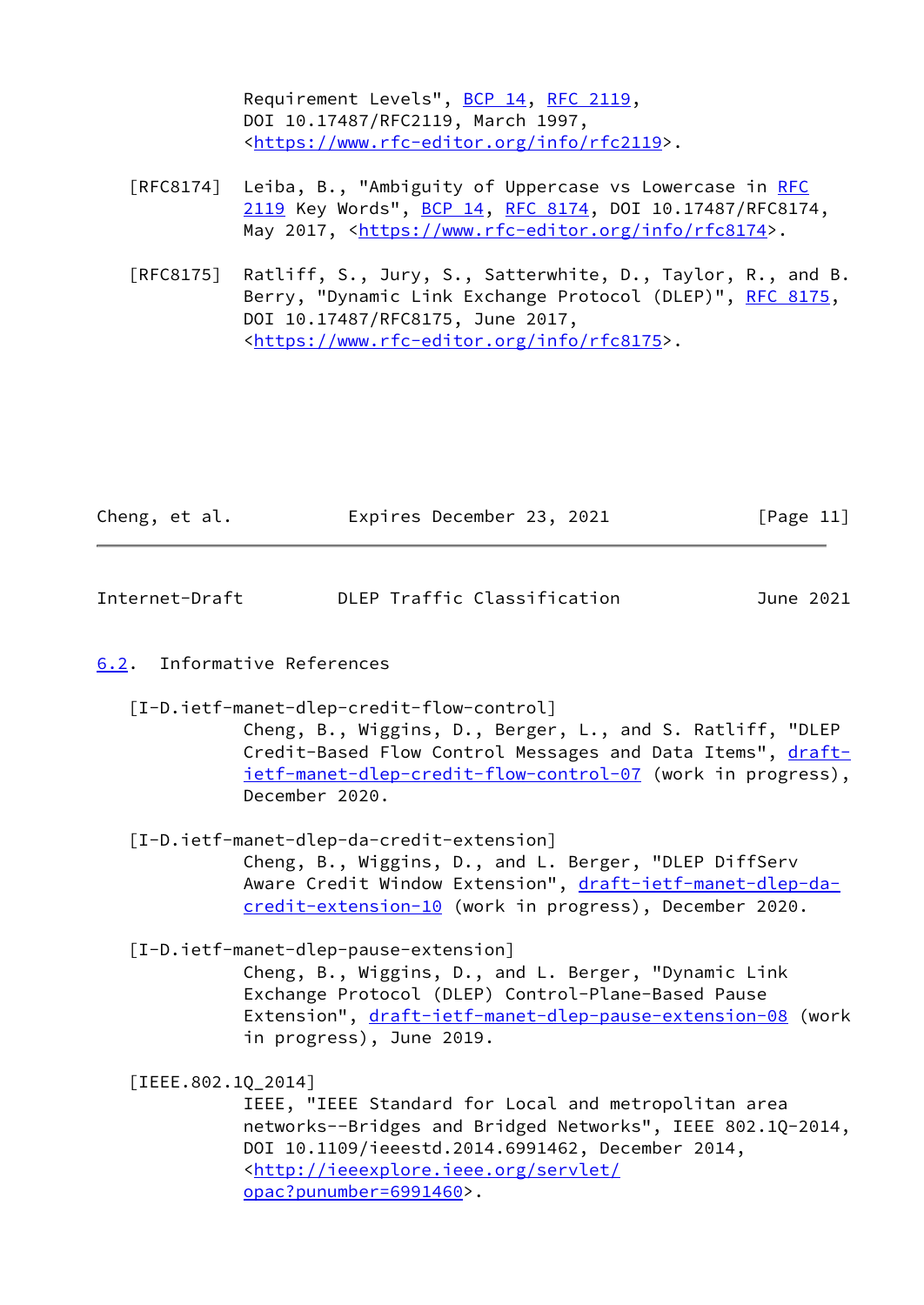- [RFC2474] Nichols, K., Blake, S., Baker, F., and D. Black, "Definition of the Differentiated Services Field (DS Field) in the IPv4 and IPv6 Headers", [RFC 2474](https://datatracker.ietf.org/doc/pdf/rfc2474), DOI 10.17487/RFC2474, December 1998, <[https://www.rfc-editor.org/info/rfc2474>](https://www.rfc-editor.org/info/rfc2474).
- [RFC2475] Blake, S., Black, D., Carlson, M., Davies, E., Wang, Z., and W. Weiss, "An Architecture for Differentiated Services", [RFC 2475](https://datatracker.ietf.org/doc/pdf/rfc2475), DOI 10.17487/RFC2475, December 1998, <[https://www.rfc-editor.org/info/rfc2475>](https://www.rfc-editor.org/info/rfc2475).
- [RFC8126] Cotton, M., Leiba, B., and T. Narten, "Guidelines for Writing an IANA Considerations Section in RFCs", [BCP 26](https://datatracker.ietf.org/doc/pdf/bcp26), [RFC 8126,](https://datatracker.ietf.org/doc/pdf/rfc8126) DOI 10.17487/RFC8126, June 2017, <[https://www.rfc-editor.org/info/rfc8126>](https://www.rfc-editor.org/info/rfc8126).

<span id="page-13-0"></span>[Appendix A.](#page-13-0) Acknowledgments

 The sub Data Item format was inspired by Rick Taylor's "Data Item Containers". He also proposed the separation of credit windows from traffic classification at IETF98. Many useful comments were received from contributors to the MANET working group. This document was

<span id="page-13-1"></span>

| Cheng, et al.  | Expires December 23, 2021   | [Page 12] |
|----------------|-----------------------------|-----------|
|                |                             |           |
| Internet-Draft | DLEP Traffic Classification | June 2021 |

 derived from [\[I-D.ietf-manet-dlep-da-credit-extension](#page-12-2)] as a result of discussions at IETF101.

Authors' Addresses

 Bow-Nan Cheng MIT Lincoln Laboratory Massachusetts Institute of Technology 244 Wood Street Lexington, MA 02421-6426

Email: bcheng@ll.mit.edu

 David Wiggins MIT Lincoln Laboratory Massachusetts Institute of Technology 244 Wood Street